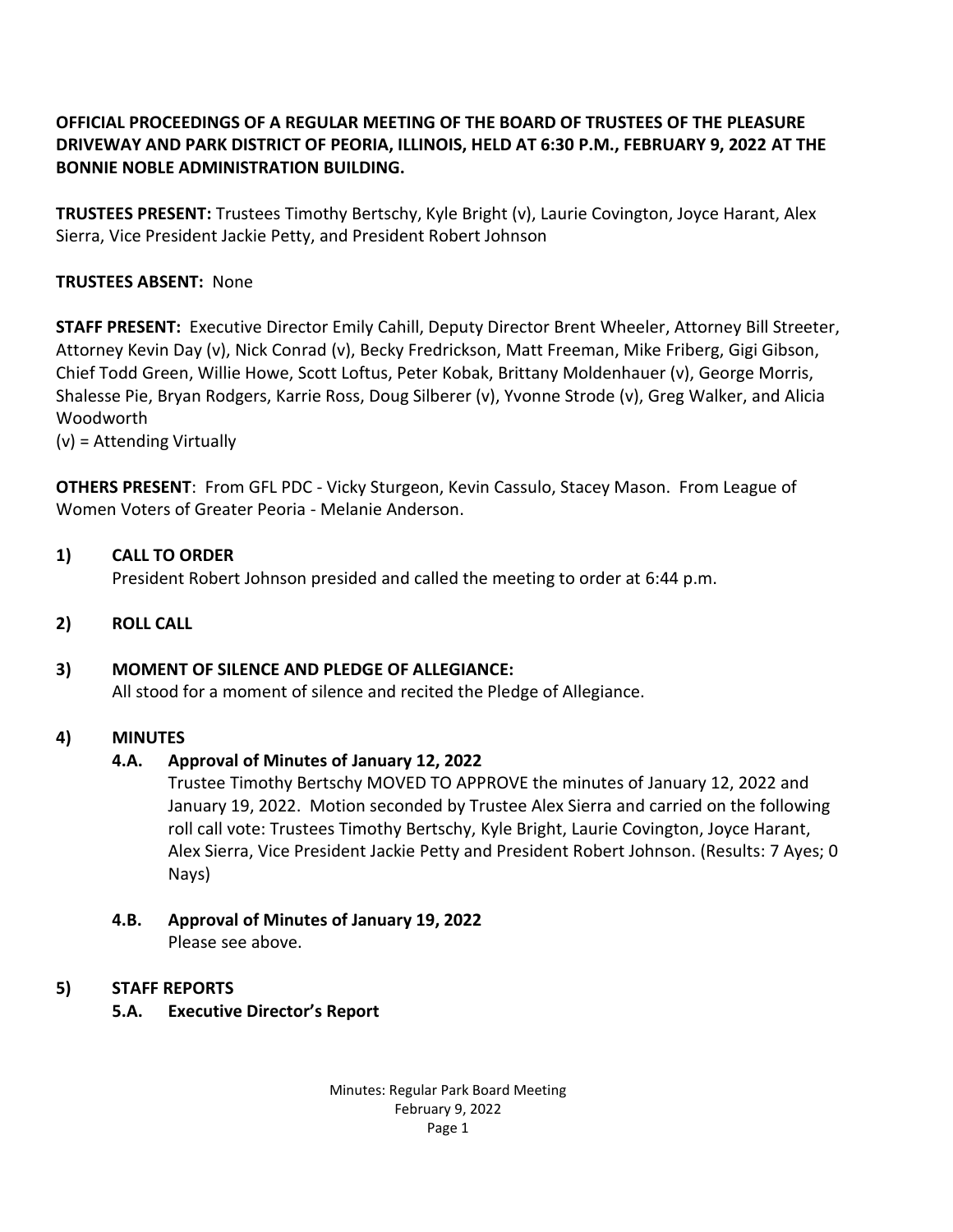Emily Cahill stated that President Johnson, Trustees and staff including herself, attended the 2022 Annual Illinois Association of Park Districts (IAPD) Conference in Chicago January 27-29, 2022. The conference brought together thousands of Illinois parks professionals, Commissioners, and elected officials from around the state for quality educational programming, networking and professional development. She officially congratulated President Robert Johnson for his election to the IAPD Board of Trustees on January 29, 2022.

Emily Cahill stated that earlier this week the District received notification from the Government Finance Officers Associations (GFOA) that the District's annual comprehensive financial report for the fiscal year ended December 31, 2020 qualifies for GFOA's Certificate of Achievement for Excellence in Financial Reporting. The Certificate of Achievement is the highest form of recognition in governmental accounting and financial reporting, and its attainment represents a significant accomplishment by a government and its management. Emily thanked and congratulated Karrie Ross and her team for a job well done.

At the end of January, the District held via Zoom an all-staff meeting and shared information with everyone about District initiatives, grant opportunities, HR issues, etc. A representative from the United Way gave a presentation on their involvement in the community. Also, during this meeting, the traveling trophy was passed on to the small parks leadership team. Congratulations to Anthony Frazee and his team for their hard work and we look forward to celebrating the next recipients of the trophy.

Trustee Timothy Bertschy stated that several months ago the Board approved the concept plan for the Glen Oak Park and asked Emily Cahill what was the status of the funding and work for that plan. Emily stated that the District is still awaiting the formalization of those dollars from the state and work can not start until the District gets that contract signed. The District is currently assessing what will be necessary for the Peoria Municipal Band to use the Glen Oak Amphitheater in 2022. The District looks forward to continuing conversations with the state in order to move the Glen Oak projects forward and she will keep the Board informed as progress is made.

# **5.B. Superintendent of Planning, Design & Construction**

Becky Fredrickson presented the January 2022 Monthly Project Report. *Please see Attachment A*. She stated the January report is where the year's anticipated projects are listed and therefore, look rather large. Approximately 2/3 of the projects will go out under contract with construction contractors and approximately 1/3 will be performed by District crews.

Trustee Sierra asked how is the District going to integrate a tracking system to inform the Board on the status of projects. Becky stated that at the beginning of the year, the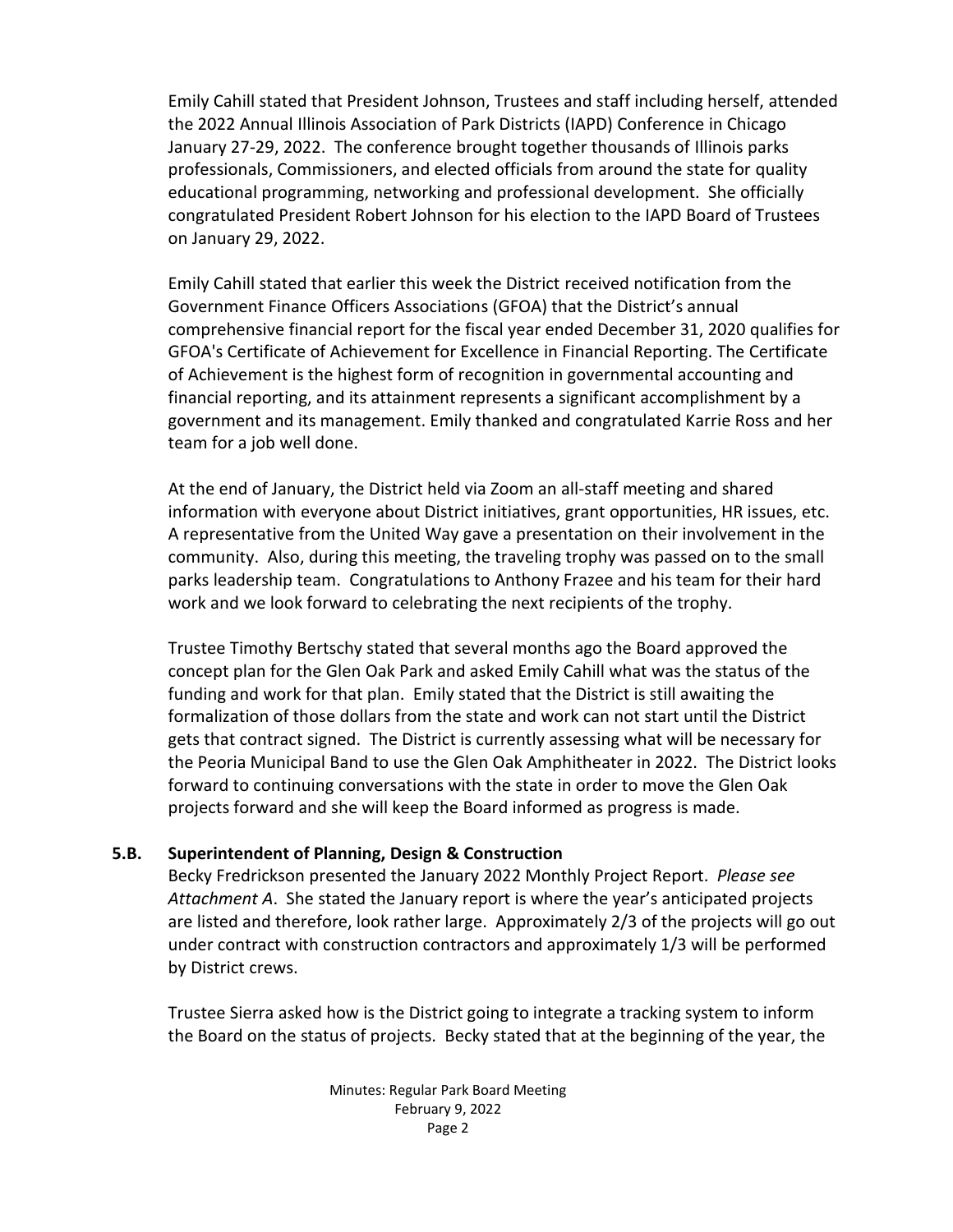Planning Department determines when the District will put projects out for bid or when they'll fit into the schedules of park crews. The District will notify the Board when bid advertisements go out. These notifications will be sent to Board Secretary Alicia Woodworth who will then notify the Board in real time as they occur. It is difficult to state exactly whether a project is behind schedule as projects are not assigned a completion date but rather components of a project are placed into crews' schedules as their calendar allows. Trustees stated they would like to be notified if projects are behind so if/when constituents contact them with their concerns about a particular project, they are aware of the current status to respond back to their constituents and patrons. Becky Fredrickson stated that Board members are currently notified if there are projects that are significantly behind or unforeseen circumstances occur. However, projects typically have a defined construction schedule and contractors rarely exceed the timeline given, barring any unforeseen circumstances.

#### **5.C. Chief of Police**

Todd Green, Chief of Police, presented the January 2022 Police Activity Summary. *Please see Attachment B*.

#### **5.D. Superintendent of Human Resources**

Shalesse Pie shared the 2021 hiring information that was previously shared at the All-Staff meeting held last month. The hiring information contains a listing of all full-time personnel hired and promoted in 2021. She also presented the Workforce Diversity Report as of December 31, 2021 which shows that of the District's full-time employees, 19% are minorities (26 out of 132). Of the 26 minority full-time minority employees, 65% are in District leadership positions. In addition:

| Total posted and hired positions:     | 22% minorities hired (8 out of 35)    |
|---------------------------------------|---------------------------------------|
| Total hires external candidates:      | 23% minorities hired (5 out of 21)    |
| Total hires internal candidates:      | 21% minorities hired (3 out of 14)    |
| Seasonal/part time (end of July 2021) | 24% minorities hired (137 out of 569) |

President Johnson thanked Shalesse Pie for her presentation and stated that the Park District employees should represent the community it serves. In relation to the District's holiday luncheon he attended in December, he asked how can the District ensure that more minority employees attend those types of functions and does the District's culture support that? Ms. Pie stated that ALL employees, full and part time, and retirees were invited. Many employees could not attend the luncheon that day because the essential nature of their job kept them from attending. Much effort was given to make sure all employees could attend or be a part of the luncheon in some other way. Some employees may also have been on vacation. Many who could not attend were given the opportunity to come get their lunch earlier or their supervisor brought them their lunch. A Zoom option was offered so they may be a part of the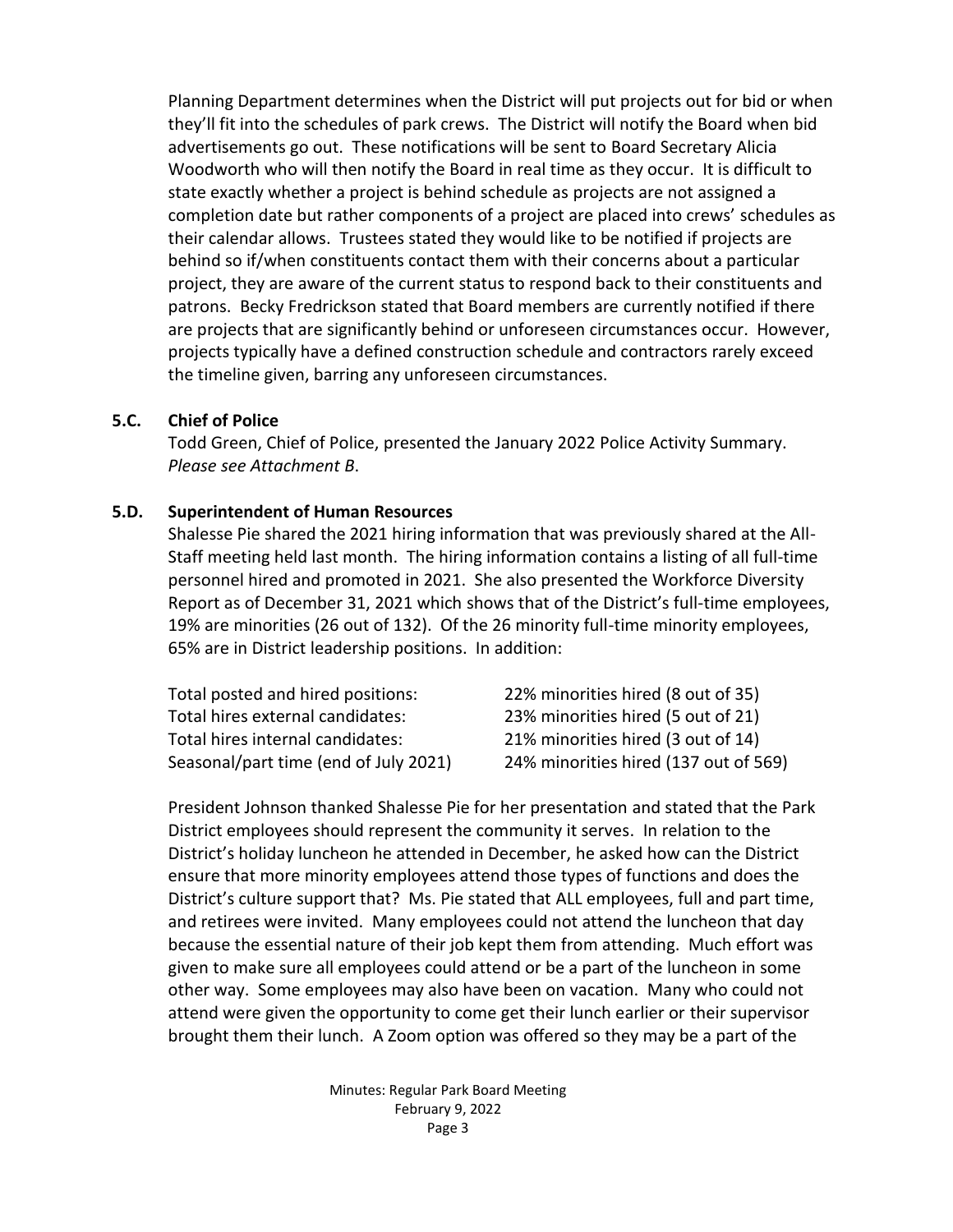program portion of the luncheon. Employees and retirees were invited to bring a potluck dish, sharing their favorite specialties with their friends and coworkers.

# **5.E. Supervisor of Community Connections – ICJIA Program Presentation**

Emily Cahill stated that Peter Kobak was recently invited to give a presentation to the Illinois House of Representatives Task Force on Violence Prevention Programming by providing an overview of the District's ICJIA programming. Emily invited Peter tonight to present to the Board this presentation. *Please see Attachment C*. Peter Kobak stated that he was invited to share how the District is spending their ICJIA grant dollars.

Gigi Gibson, Manager of Workforce Development, shared a story from the grant. Ms. Gibson shared that the Park District is preparing local and high school students for the workforce of the future. The District is exposing them to a rich set of career options and meeting needs in low income households. Some may wonder how a \$12 or \$13/hour position with a max of 15 to 20 hours support and meet a need. An intern shared with Ms. Gibson that when she received the notice that she was going to be hired, she said "Thank you for the job. I have to support my family. I have an obligation. This will help me pay my water bill." The District is helping meet the needs of families. She stated that the Peoria Park District is making a difference in the lives of students. The Peoria Park District is making a difference in the lives of families. The Peoria Park District is making a difference in this community.

Trustee Alex Sierra thanked Mr. Kobak for his presentation and his community outreach advocacy. Towards the end of this year, he would like to see last year and this year metric comparisons and determine what changes additional funding had made.

Emily Cahill stated that the District received notification just a couple days ago that ICJIA has included in their budget proposal for 2022-23 at the same level as this year. This is a testament to the great work the District is doing and we are very proud of that. The District thanks Representative Jehan Gordon Booth for her advocacy for this and other funding of the Park District. She is a strong advocate for the violence prevention programming that happens here.

# **6) COMMITTEE REPORTS:** None

# **7) NEW BUSINESS:**

# **7.A. Requests for Proposal: \$5,000,000 General Obligation Park Bonds**

Karrie Ross stated that in early January 2022, staff sent requests for proposal (RFP) to seven banks. The RFP and bid form provided to the banks was developed with Chapman & Cutler's counsel. The RFP outlined the terms associated with the request, and the bid form that respondents were to use. On Tuesday, February 8, 2022, staff received five proposal responses. Staff worked with Chapman and Cutler to review all submitted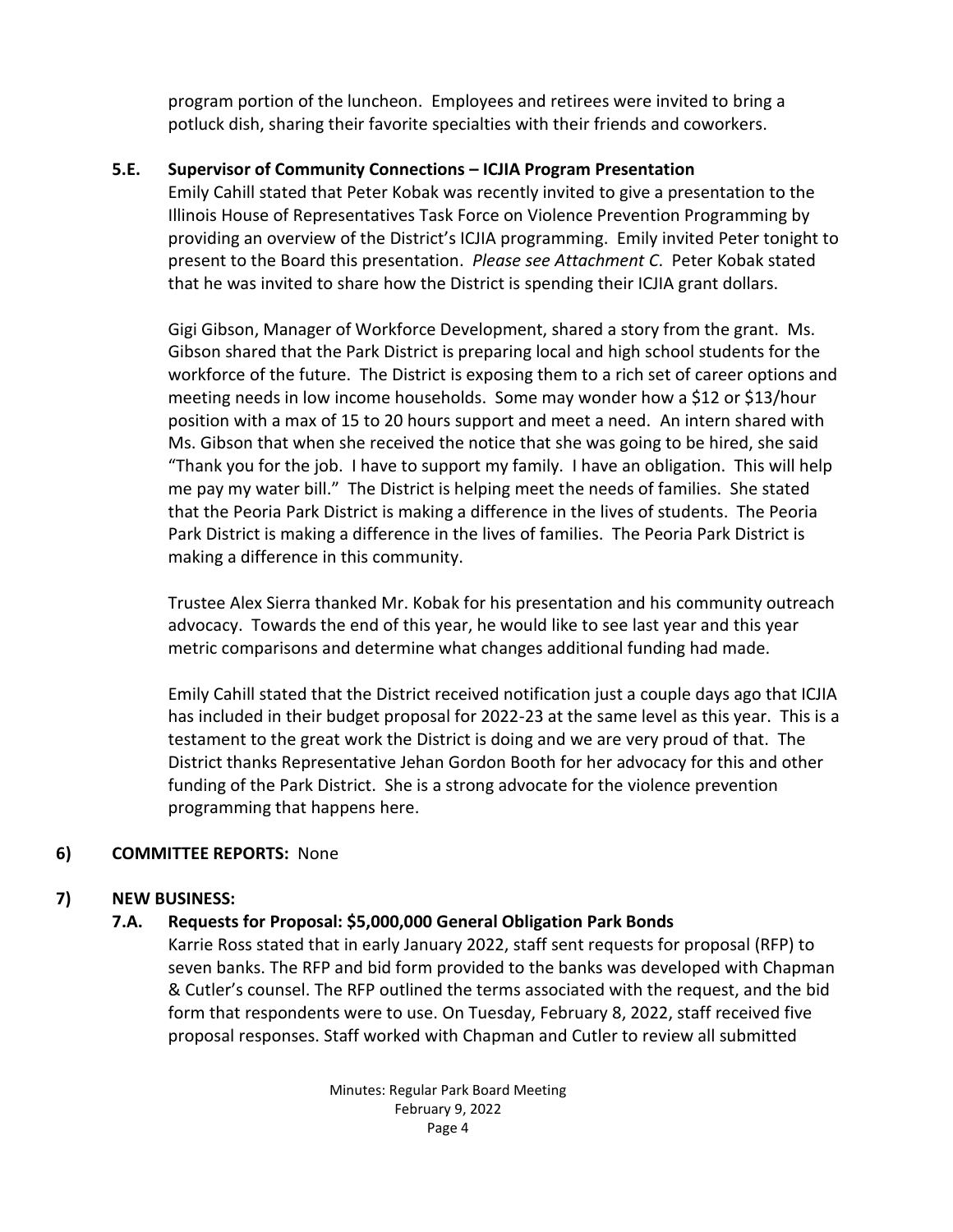proposals and calculate the lowest total cost respondent, which was INB, N.A. (IL National Bank & Trust). *Please see Attachment D* for the submitted proposal from INB N.A. and the tabulation of proposals.

Trustee Timothy Bertschy MOVED TO APPROVE the Proposal from INB Bank for \$5,000,000 General Obligation Park Bonds. Motion seconded by Trustee Alex Sierra and carried on the following roll call vote: Trustees Timothy Bertschy, Kyle Bright, Laurie Covington, Joyce Harant, Alex Sierra, Vice President Jackie Petty and President Robert Johnson. (Results: 7 Ayes; 0 Nays)

**7.B. Consideration and action on an ordinance providing for the issue of \$5,000,000 Taxable General Obligation Park Bonds, Series 2022, for the payment of capital improvements in and for the District, providing for the levy of taxes to pay said bonds, and authorizing the sale of said bonds to the purchaser thereof** Karrie Ross stated that this is the action item required of the Board to actually approve the bond ordinance. This is the legal document to actually levy the taxes associated with issuing the bond. These are documents Chapman and Cutler prepared and provided to the District and it is reflected that INB be awarded the bid. In conjunction with the sale of the District's \$5,000,000 Bond Issue, the following Ordinance must be officially adopted by the Board of Trustees:

# ORDINANCE NO. 391

AN ORDINANCE PROVIDING FOR THE ISSUE OF \$5,000,000 TAXABLE GENERAL OBLIGATION PARK BONDS, SERIES 2022, OF THE PLEASURE DRIVEWAY AND PARK DISTRICT OF PEORIA, PEORIA COUNTY, ILLINOIS, FOR THE PURPOSE OF PROVIDING FOR THE PAYMENT OF LAND FOR PARKS, FOR THE BUILDING, MAINTAINING, IMPROVING, AND PROTECTING OF THE SAME AND THE EXISTING LAND AND FACILITIES OF SAID PARK DISTRICT AND PROVIDING FOR THE PAYMENT OF THE EXPENSES THERETO, FOR THE LEVY OF A DIRECT ANNUAL TAX SUFFICIENT TO PAY THE PRINCIPAL AND INTEREST ON SAID BONDS AND FOR THE SALE OF SAID BONDS.

Staff recommends approval of Ordinance No. 391.

Trustee Alex Sierra MOVED TO APPROVE Ordinance 391. Motion seconded by Trustee Joyce Harant and carried on the following roll call vote: Trustees Timothy Bertschy, Kyle Bright, Laurie Covington, Joyce Harant, Alex Sierra, Vice President Jackie Petty and President Robert Johnson. (Results: 7 Ayes; 0 Nays)

**7.C. Lease Agreement with OSF Healthcare System D/B/A OSF Saint Francis Medical Center for Space at the RiverPlex Recreation & Wellness Center** Karrie Ross stated that as noted in multiple Board meetings over the last several months, that the District has been working with OSF to negotiate a lease for their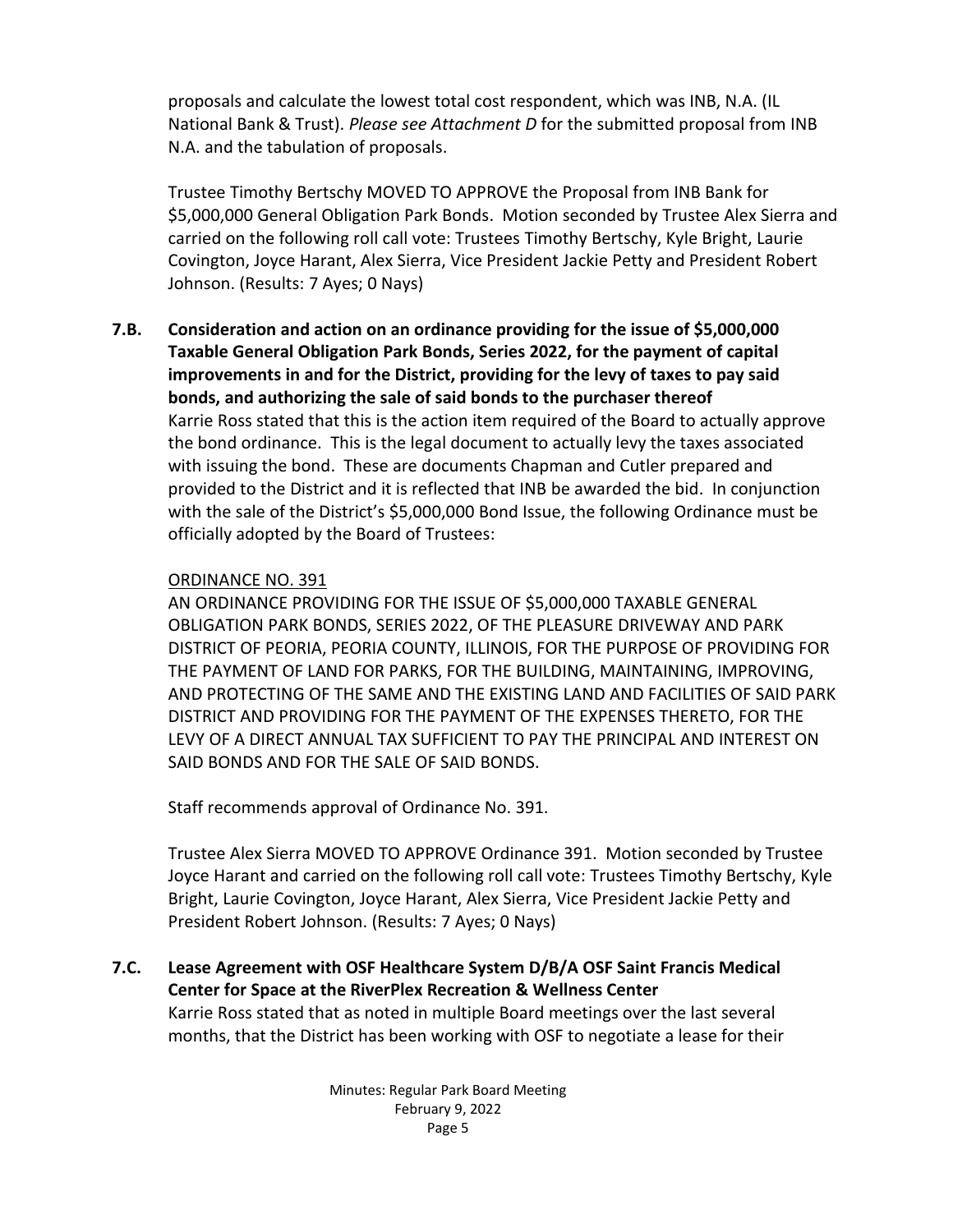medical space. It was originally intended to be presented to the Board last December however, OSF legal department had been a bit backlogged and just now was able to submit. Both the District's counsel and OSF's counsel have reviewed and approved the lease. OSF has rented space at the RiverPlex Recreation and Wellness Center since 2001, for medical services provided to their patients. The original 20-year lease agreement expired in mid-2021; but, both parties agreed to extend that lease agreement to December 31, 2021. That lease encompassed 7,600 square feet, and \$125,400 annual rent revenue, of which \$100,000 was prepaid in 2001. Staff worked with OSF to negotiate the enclosed lease agreement, which will rent 11,834 square feet of the facility exclusively to OSF, and 25,271 square feet of the facility to OSF on a shared basis (ex. pool space). A summary of the basic terms of the agreement are:

• Term: Five-year initial term, with five, five-year renewal options (30 total possible years).

• Rent: Gross rent, with first year rent total of \$260,907, and a 2.50% annual increase in rent for initial and renewal term years.

• Tenants Work/Construction and Alterations: Tenant is responsible to equip leased premises with its trade fixtures, furniture, furnishings, and/or special equipment. Tenant's alterations or improvements are subject to Landlord's approval, insurance requirements, and prevailing wage requirements. OSF has informed the District that it will request to install an OSF patient check-in desk in the lobby of the facility. District staff will review and work with OSF to ensure proper approvals for this installation. • Assignment & Subletting: Tenant is not allowed to assign this lease or sublet without written consent from Landlord.

Staff recommends approval of the Lease Agreement Between the Pleasure Driveway and Park District of Peoria and OSF Healthcare System D/B/A OSF Saint Francis Medical Center.

Trustee Timothy Bertschy stated that one thing concerns him – the annual 2.5% increase in the rent. Karrie Ross stated that the District's first pass in negotiation was for index plus CPI. OSF came back strongly against index-based CPI. They preferred a standard rate increase year to year and we ended on 2.5%. This is a guaranteed increase vs. index-based fluctuations.

Trustee Alex Sierra MOVED TO APPROVE the Lease Agreement with OSF Healthcare System D/B/A OSF Saint Francis Medical Center for Space at the RiverPlex Recreation & Wellness Center. Motion seconded by Trustee Joyce Harant and carried on the following roll call vote: Trustees Timothy Bertschy, Kyle Bright, Laurie Covington, Joyce Harant, Alex Sierra, Vice President Jackie Petty and President Robert Johnson. (Results: 7 Ayes; 0 Nays)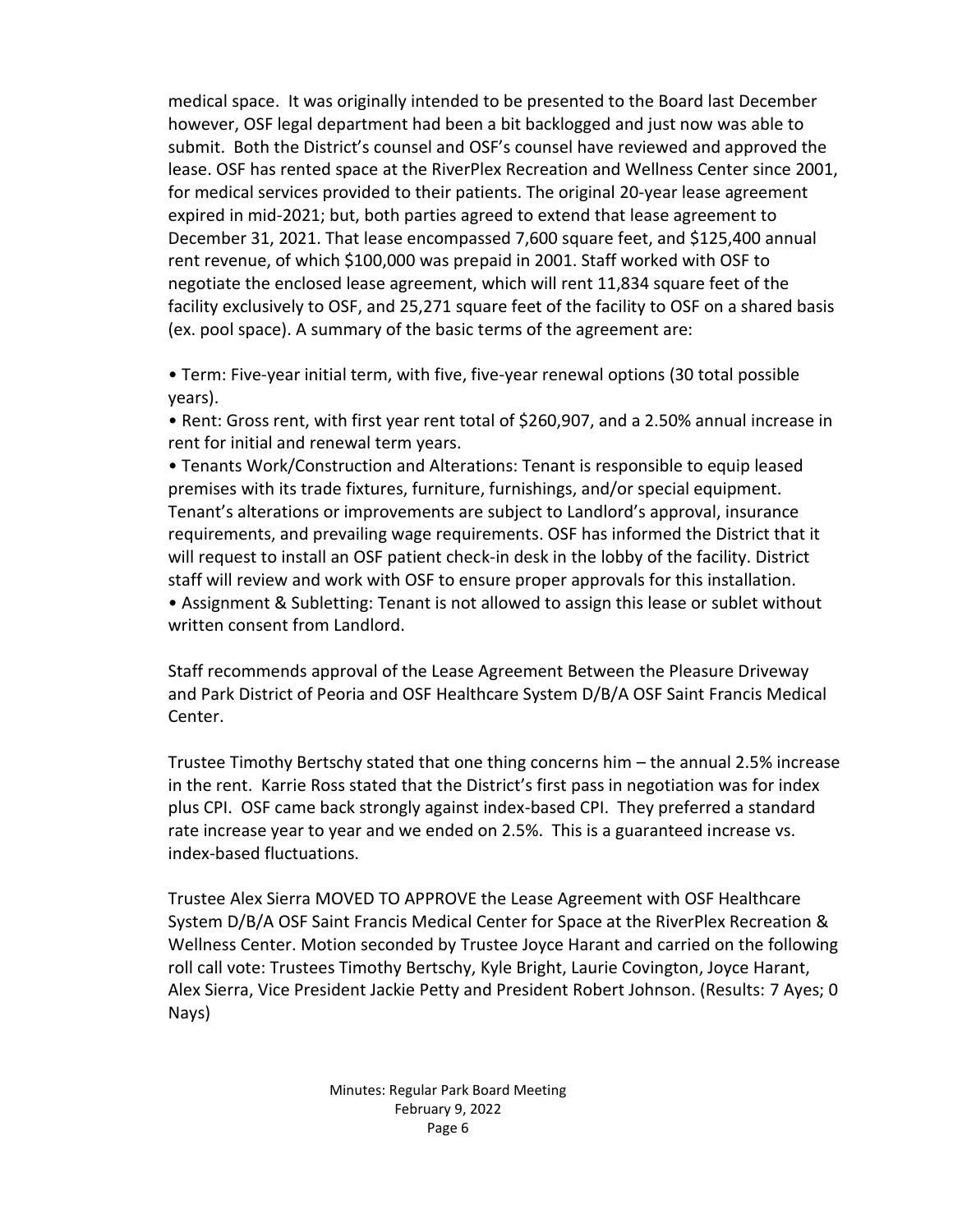#### **8) CALENDAR OF CONSENT ITEMS:**

- **8.A. Request for Use – Running for a Fuller Life – Bradley Park**
- **8.B. Request for Use – Youth Music Illinois – Luthy Botanical Gardens**
- **8.C. Request for Use – PND St. Jude 5k – Grandview Drive**
- **8.D. Request for Use – Job Fair – RiverPlex**
- **8.E. Request for Use – Women in Leadership 5k Run – Bradley Park**
- **8.F. Ratification of Phone Poll of January 25, 2022: Quote – Pool Drain Covers**
- **8.G. Bid – Pest Control Services**
- **8.H. Bid – Portable Toilet Rentals**
- **8.I. Proposal – Garbage Disposal & Recycling Services**
- **8.J. Professional Services Proposal – RiverPlex Locker Rooms**
- **8.K. Quote – Trewyn Wooden Floor Finish**

Emily Cahill stated that staff requests item 8.K. be pulled from the agenda. Per a conversation with President Johnson on Friday, staff is looking into flooring options that are more durable and that would support ongoing programming at Trewyn. In addition, there is an edit in item 8.B. Currently there is language that states Youth Music Illinois will pay a fee and that the fee will be waived. They will pay a fee so please disregard the sentence that states the fee will be waived. Apologies for the typographical error.

Vice President Jackie Petty asked if this is the first time pest control services were put up for bid. Nicole Staley stated that this is the third time the District has put out a bid for pest control services. This time, only one company submitted a bid.

Trustee Timothy Bertschy stated that he had asked that in the future when request for bids were sent, to request that the company that bids identify on their bid, their ultimate parent company. He went through these bids in detail and did not see that information. He stated that Trustees who vote on these matters are supposed to know whether they have a conflict of interest. If the bidding company does not supply their parent company name, it requires Trustees to spend a considerable amount of time researching each company's ultimate parent company. Nicole Staley stated she would make sure this information is included in future bids.

President Johnson asked Nicole Staley if the garbage disposal company is still Peoria Disposal Company (PDC). She stated PDC has changed over to different management, Green for Life (GFL) but is the same company.

Trustee Joyce Harant MOVED TO APPROVE Calendar of Consent Items 8.A. thru 8.J. Motion seconded by Vice President Jackie Petty and carried on the following roll call vote Trustees Timothy Bertschy, Kyle Bright, Laurie Covington, Joyce Harant, Alex Sierra, Vice President Jackie Petty and President Robert Johnson. (Results: 7 Ayes; 0 Nays)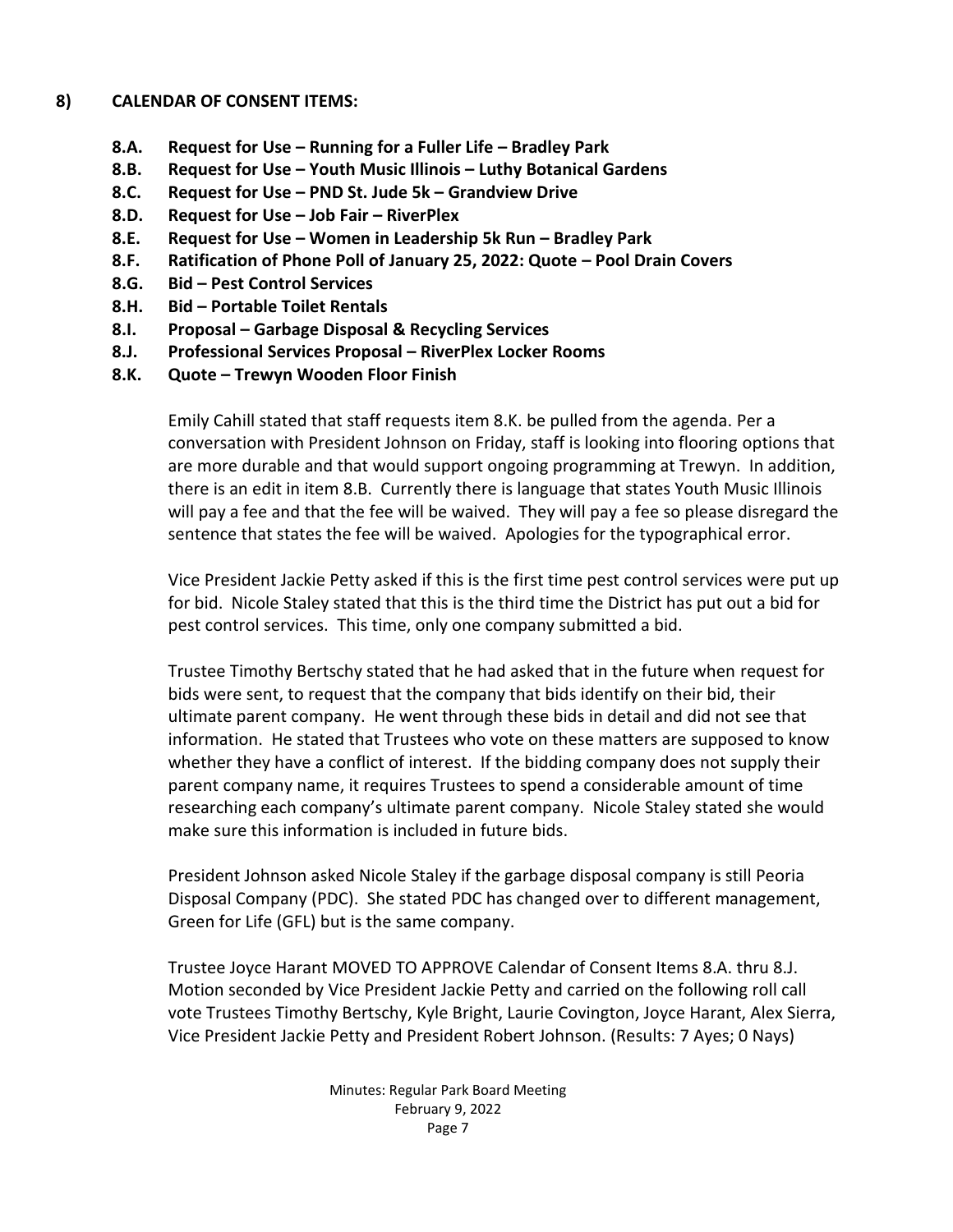Trustee Harant asked a follow up question – have we ever considered separating the garbage from the recycling bid? Some places do that and you may get a different kind of bid. Nicole Staley stated that the District tried that originally and found that the pricing was actually better when bundled all together.

### **9) PENDING BUSINESS**: None

# **10) CITIZEN REQUEST TO ADDRESS THE BOARD:**

Emily Cahill read a question from Facebook Live streaming of the meeting, from citizen Stacie Lynn. Stacie stated she was interested to see how the Park District can support the school calendar changes with camps and activities. Scott Loftus responded that this past Monday, Peoria Public Schools voted to approve a modified calendar. The biggest impact of that for the Park District is that kids will be going back to school on August 3<sup>rd</sup> where currently, District camps are scheduled through August 5<sup>th</sup>. The District will be offering camps for fall, winter and spring breaks at a few District locations and are still working on the details. Brent Wheeler stated that one of the challenges the District will find is that with no overlap between school and college summer break, it will impact the District's workforce and may be challenging to hire the necessary number of employees to support the camps. The District will rely more on high school students because many college summer breaks will not line up with the school's summer break. The District will try to develop its workforce at a younger age.

# **11) COMMUNICATIONS:**

- **11.A. Thank You from Peoria Economic Development Council**
- **11.B. Thank You from Johnson Family**
- **11.C. Letter from Northmoor Hills Homeowners Association**

# **12) OTHER BUSINESS:**

# **12.A. February Park District Events**

A sample of events and activities taking place in February at the Peoria Park District was provided. Per Vice President Jackie Petty's request, adding a list of monthly meetings to this would be helpful as well.

President Johnson stated that he has been asked, primarily by RiverPlex OSF staff, if there will be concessions offered again at the RiverPlex. Brent Wheeler stated it is definitely on the District's radar to get something in that space since the OSF Marketplace decided not to continue. There have been talks about providing it internally to determine the volume required. The District could then possibly seek a vendor to provide that service. Also, there have been healthy vending options added to the RiverPlex vending machines.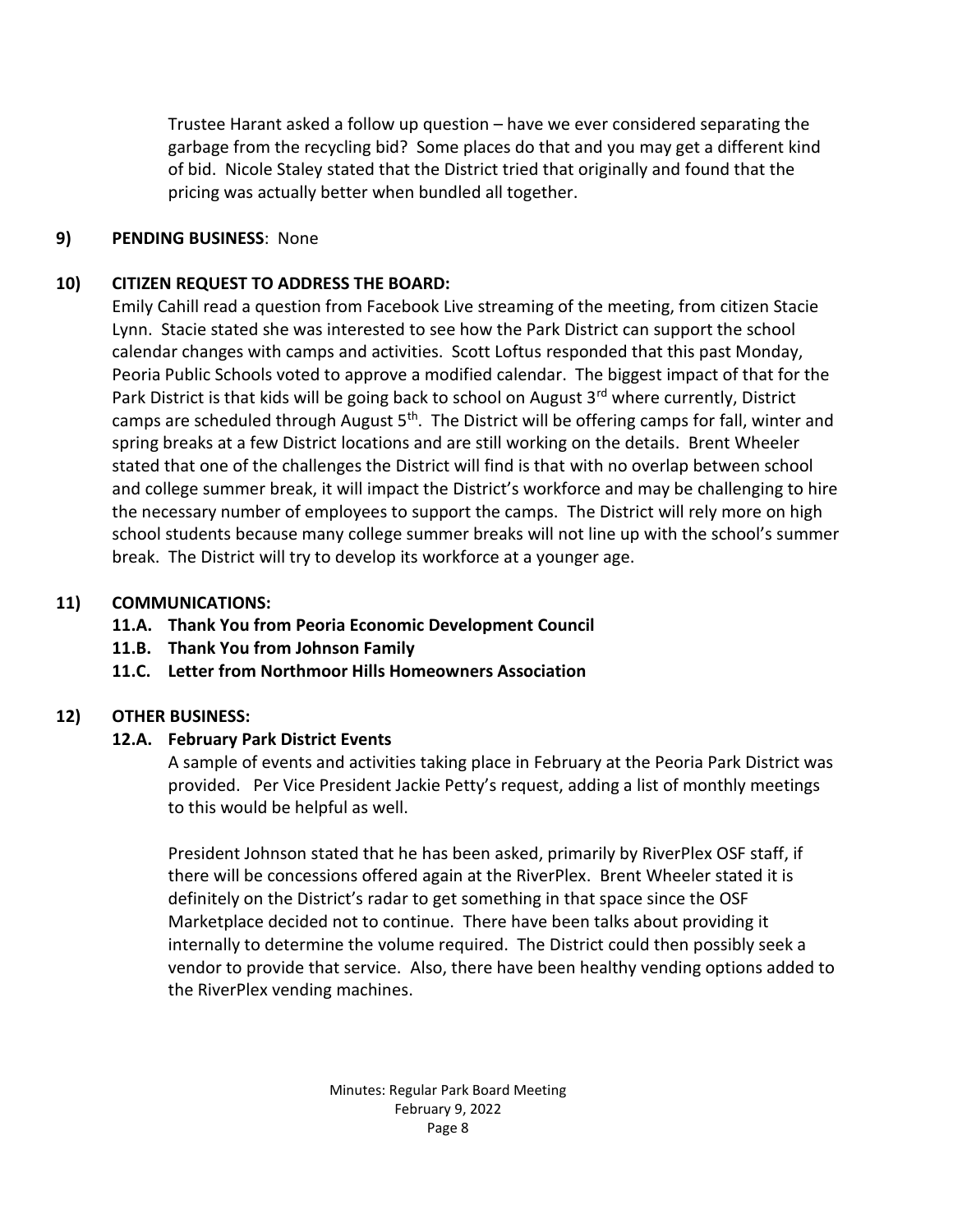Trustee Alex Sierra asked for an Americorps update. Emily Cahill stated that unfortunately, because the process just wasn't working with the District, the program is currently suspended. The District had a conversation with the Director of the Americorps program and asked to suspend the Americorps program because it was absolutely not working. The District worked very hard to make it work. Americorps recommended a beginner pilot program that brings you online and work with a coagency. They will consider us again this fall to be a part of that program to include the District as a new vendor.

Trustee Alex Sierra stated that as some of you may know, Governor Pritzker announced a mask lift that'll be in effect the end of the month. He encourages the Board to consider how that will impact the District and how do we want to move forward. Emily Cahill stated that any time there is a change in policy or direction from the state level, we do get guidance and recommendations from PDRMA that limits liability to the best possible level but also really be good stewards. This will be shared once received.

Trustee Timothy Bertschy asked in relation to masking and safe distancing, the Board retreat scheduled for February 19<sup>th</sup> at Tawny Oaks, why aren't we meeting here at Noble instead? Tawny Oaks is much smaller and not adequate for safe no-mask distancing. After discussion, it was decided the retreat will be held at the Noble Center Board Room.

Trustee Joyce Harant stated that the Springdale Cemetery Intergovernmental Agreement is under discussion. Emily Cahill had informed her that there will be a press statement and presentation for the public to learn about the new agreement. As soon as Emily has a date of that meeting, she will share with everyone. Trustee Harant asked everyone to please attend and that once the date of the meeting is announced, the District would publicize it in advance and be held in a place where the public can participate. The Board supported this.

Trustee Harant stated that she is very excited to learn that Bradley University is creating a sustainability minor. They would perhaps be able to provide student experience projects and she thinks this may be one way that District staff would have input on the research and data. On February  $16<sup>th</sup>$ , this new department will host a video presentation entitled "Nations United Solution in Urgent Times. On March 30 there will be a conference on climate justice at Bradley University. She hopes it's an opportunity to also provide that information on the Park District's Facebook page and website so we can engage young people on these issues.

### **12.B. Closed Session**

At 8:29 p.m. Trustee Timothy Bertschy made a Motion to Convene into Closed Session under Illinois Open Meetings Act Section 2(c)(1) The appointment, employment,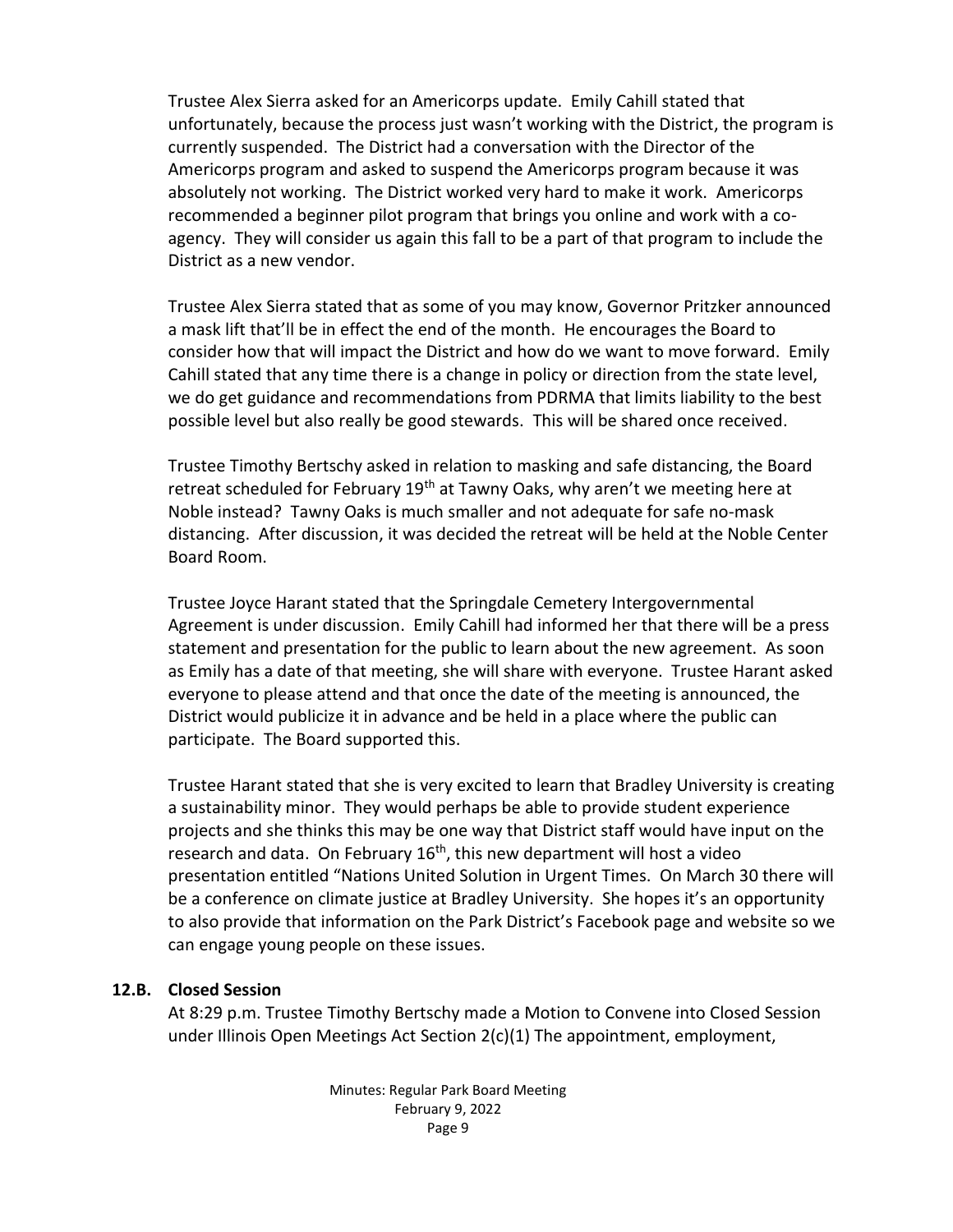compensation, discipline, performance, or dismissal of employees. Motion seconded by Trustee Kyle Bright and carried on the following roll call vote: Trustees Timothy Bertschy, Kyle Bright, Laurie Covington, Joyce Harant, Alex Sierra, Vice President Jackie Petty and President Robert

Johnson. (Results: 7 Ayes; 0 Nays)

# **13) ADJOURNMENT:**

At 9:48 p.m. Trustee Laurie Covington MOVED TO ADJOURN. Motion seconded by Trustee Alex Sierra and carried on the following roll call vote: Trustees Timothy Bertschy, Kyle Bright, Laurie Covington, Joyce Harant, Alex Sierra, Vice President Jackie Petty and President Robert Johnson. (Results: 7 Ayes; 0 Nays)

Full discussion can be viewed at the following link: <https://fb.watch/b8-cZMRths/>

Respectfully Submitted by Alicia Woodworth Executive Assistant and Secretary to the Board

\_\_\_\_\_\_\_\_\_\_\_\_\_\_\_\_\_\_\_\_\_\_\_\_\_\_\_\_\_\_\_\_\_\_\_\_\_\_\_\_\_\_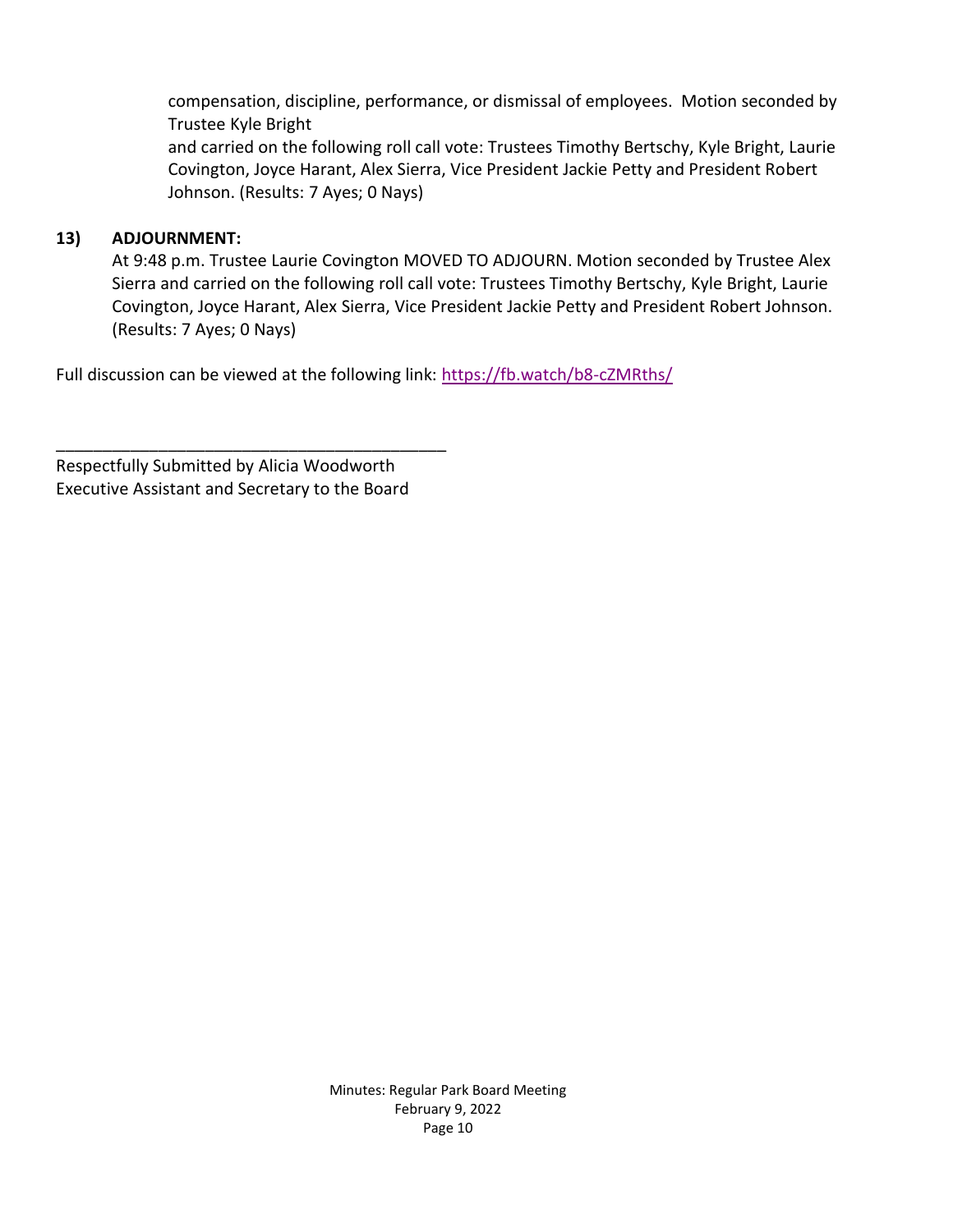#### **Attachment A**

# PLANNING, DESIGN, CONSTRUCTION DIVISION MONTHLY PROJECT REPORT

| PROJECTS IN PLANNING AND/OR DESIGN           | PROJECTS OUT TO BID/QUOTE                                                      | PROJECTS UNDER CONSTRUCTION                                                    | <b>COMPLETED PROJECTS</b>      |
|----------------------------------------------|--------------------------------------------------------------------------------|--------------------------------------------------------------------------------|--------------------------------|
|                                              |                                                                                |                                                                                |                                |
| Bicycle Safety Town Bridge Handrail Upgrade  | Camp Wokanda Replace Well Transformer                                          | <b>FRC Elevator Repair</b>                                                     | <b>Lakeview Rec Scoreboard</b> |
| Bike Trail - Repaye Chanute Section          | Detweißer Cross Country Bridge/Culvert                                         | Gwynn Playground Replacement                                                   |                                |
|                                              |                                                                                |                                                                                |                                |
| Bradley Upper Slide Replace                  | <b>GLC Front Column Repair</b><br>Pool Drain Cover Replacements                | Kellogg Dredge Silt from Lake on Hole #15<br>Luthy South Entrance Improvements |                                |
| Bradley Curb & Gutter                        |                                                                                |                                                                                |                                |
| Bradley Shelter Roof Replacement             | Trewyn Park Improvements - Playground<br>Trewyn Pavilion Interior Improvements | <b>Madison Exterior Building Improvements</b>                                  |                                |
| Bradley N. Fork Bridge Railing Upgrade       |                                                                                | <b>Owens Interior Painting</b>                                                 |                                |
| Camp Wokanda Creek Repair-Black Feet Bridge  |                                                                                | Proctor Locker Room Improvements                                               |                                |
| Camp Wokanda Lodge Siding Repair             |                                                                                |                                                                                |                                |
| Camp Wokanda Shower House Furnace Replace    |                                                                                |                                                                                |                                |
| Central Park Pool Mechanical Upgrades        |                                                                                |                                                                                |                                |
| Charter Oak Path Replace - Ph.1              |                                                                                |                                                                                |                                |
| Detweiller North Road Inlets Replace         |                                                                                |                                                                                |                                |
| Detweiler Restroom Building Improvements     |                                                                                |                                                                                |                                |
| Donovan Covered Storage Bldg                 |                                                                                |                                                                                |                                |
| Donovan Pump House Roof Replace              |                                                                                |                                                                                |                                |
| Donovan Parking Lot Improv. By Dumpster      |                                                                                |                                                                                |                                |
| <b>FPNC ADA Access Improvements</b>          |                                                                                |                                                                                |                                |
| FPNC Office & Store Floor Replace            |                                                                                |                                                                                |                                |
| FPNC Valley Loop Trail Bridges - Upgrades    |                                                                                |                                                                                |                                |
| <b>FRC Lobby Painting &amp; Flooring</b>     |                                                                                |                                                                                |                                |
| GLC Replace Leaking Buried Pipe - Pitch/Putt |                                                                                |                                                                                |                                |
| GLC Erosion Repair at Radnor                 |                                                                                |                                                                                |                                |
| <b>GLC Main Tee Improvements</b>             |                                                                                |                                                                                |                                |
| Glen Dak Lower Pergola Repairs               |                                                                                |                                                                                |                                |
| Glen Dak Lagoon Path                         |                                                                                |                                                                                |                                |
| Glen Dak Lagoon Fence Removal                |                                                                                |                                                                                |                                |
| Golf Cart Path Improvements                  |                                                                                |                                                                                |                                |
| Golf - 3 Forward Tees                        |                                                                                |                                                                                |                                |
| Gun Range Fence/Berm Improvements            |                                                                                |                                                                                |                                |
| GVD Lower Bridge Column Repair               |                                                                                |                                                                                |                                |
| <b>GVD Lower Sedment Basin Improvement</b>   |                                                                                |                                                                                |                                |
| GVD New Sidewalk to Lower Pavilion           |                                                                                |                                                                                |                                |
| <b>GVD Pavilion Floor Repairs</b>            |                                                                                |                                                                                |                                |
| <b>GVD Service Building Roof Replacement</b> |                                                                                |                                                                                |                                |
| <b>GVD Storage Building Roof Replacement</b> |                                                                                |                                                                                |                                |
| Gwynn Basketball Courts Renovation - Ph 1    |                                                                                |                                                                                |                                |
| Kellogg Pump House B/F Preventor Repl.       |                                                                                |                                                                                |                                |
| Kellogg Lake Drain Tube on #6                |                                                                                |                                                                                |                                |
| Kellogg Walking Bridge on #2                 |                                                                                |                                                                                |                                |
| Kellogg Culvert Replace on #1                |                                                                                |                                                                                |                                |
| Kellogg Service Bidg Roof Replace            |                                                                                |                                                                                |                                |
| Kellogg Storage/Chemical Building            |                                                                                |                                                                                |                                |
| Lakeview Family Aquatic Center - Demo        |                                                                                | Bold Type indicates projects that have moved                                   |                                |
| Lakeview Park Reline Culvert                 |                                                                                | to a new column since last month.                                              |                                |
| Lakeview Splashpad                           |                                                                                |                                                                                |                                |
| Logan Replace Flooring                       |                                                                                |                                                                                |                                |
|                                              |                                                                                |                                                                                |                                |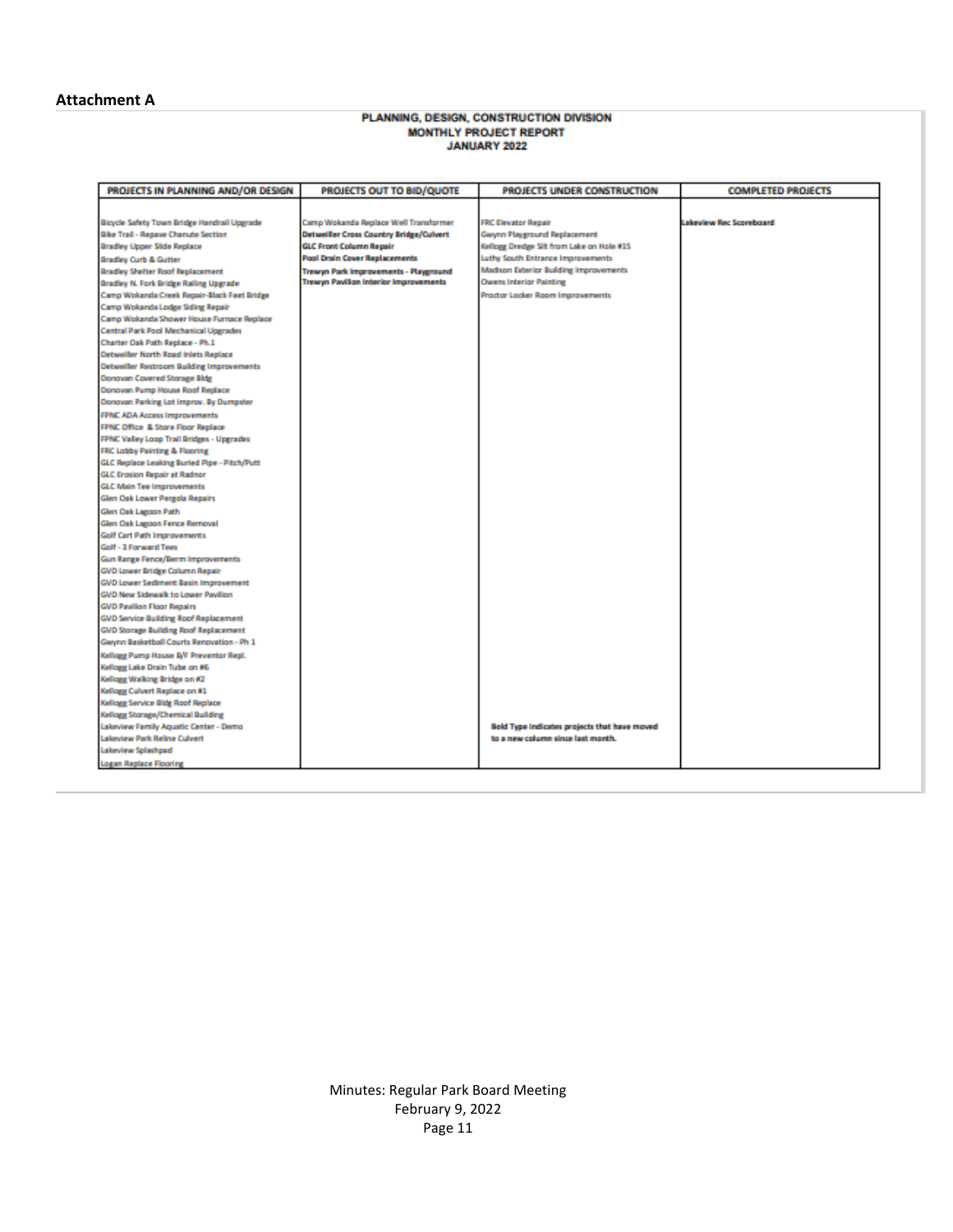# **Attachment A (Continued)**

# PLANNING, DESIGN, CONSTRUCTION DIVISION MONTHLY PROJECT REPORT<br>JANUARY 2022

| Luthy Conservatory Boiler Burner Replace   |  |  |
|--------------------------------------------|--|--|
| Madison Extend Irrigation on #2            |  |  |
| Madison Lean-To on Service Building        |  |  |
| Madison Pump House B/F Preventor Repl.     |  |  |
| Madison Concrete NE of Clubhouse Repl.     |  |  |
| Morton Sq. Sidewalks                       |  |  |
| Newman Replace Isolation Valves            |  |  |
| Newman Pavement Behind Clubhouse Repl.     |  |  |
| Newman Irrigation Control/Satellite Boses  |  |  |
| Newman Chemical/Storage Replacement        |  |  |
| Noble Center Front Doors Repl.             |  |  |
| Owens Generator Radiator Replace           |  |  |
| Owens Front Doors Replace                  |  |  |
| Owens Back Bridge Decking Replace          |  |  |
| Peoria Zoo Path Lights                     |  |  |
| Peoria Zoo Replace Decking on Boardwalk    |  |  |
| Pearls Zoo Red River Hog Fence Improv.     |  |  |
| <b>Players Boiler Replace</b>              |  |  |
| Playhouse Paint Exterior Trim              |  |  |
| Playhouse Slate Roof Replace               |  |  |
| <b>Playhouse Parking Lot Improvements</b>  |  |  |
| Practor Gym Roof/Tuckpointing              |  |  |
| Proctor Balcony/Railing Upgrade            |  |  |
| <b>RiverPlex Natatorium Painting</b>       |  |  |
| RiverPlex Flat Roof Re-coat                |  |  |
| RiverPlex Locker Room Improvements         |  |  |
| RiverPlex Repair Vertical Wall/Roof        |  |  |
| <b>RiverPlex Resurface Pools</b>           |  |  |
| Sommer Farm Day Camp Concrete              |  |  |
| Sommer Farm Day Camp Restroom Roof         |  |  |
| <b>Commer Farm Garage Roof Replacement</b> |  |  |
| Stadium Roadway Improvements               |  |  |
| Tawny Oaks House Flat Roof Repl.           |  |  |
| Tawny Oaks Garage Roof Repl.               |  |  |
| Tawny Gale Visiter Center A/C              |  |  |
| Trewyn Park Improvements                   |  |  |
|                                            |  |  |
|                                            |  |  |
|                                            |  |  |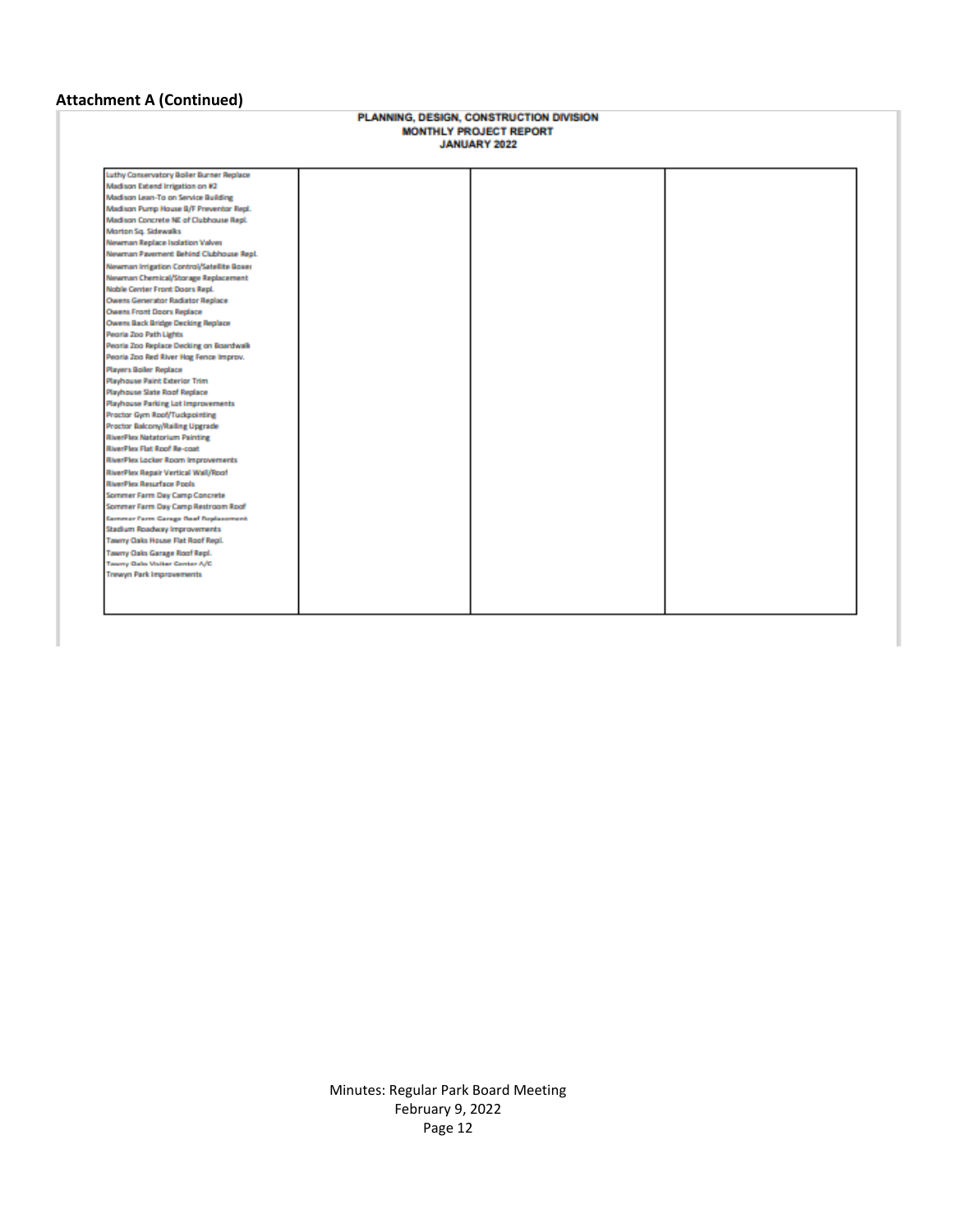# POLICE ACTIVITY SUMMARY - JANUARY, 2022



#### **CRIME REPORTS**

| Location            | Date/Time        | Offense Type | Case # |
|---------------------|------------------|--------------|--------|
| <b>Bradley Park</b> | $110/22 - 0920$  | Theft        | 22-002 |
| RiverPlex           | $1/13/22 - 1630$ | <b>Theft</b> | 22-003 |
| <b>HISRA</b>        | 1/14/22 - 1030   | Theft        | 22-004 |

#### MONTHLY TOTAL - CRIME REPORTS: 3

#### **NON-CRIME REPORTS**

| Location            | Date/Time      | Description       | Case # |
|---------------------|----------------|-------------------|--------|
| <b>Bradley Park</b> | 1/08/22 - 0817 | Abandoned Vehicle | 22-001 |

#### MONTHLY TOTAL - NON-CRIME REPORTS: 1

#### **TRAFFIC CRASH REPORTS**

| .ocation | Date/Time | <b>Tickets Issued</b><br>Case # |  |
|----------|-----------|---------------------------------|--|
|          |           |                                 |  |

#### MONTHLY TOTAL - TRAFFIC CRASH REPORTS: 0

#### **TRAFFIC CITATIONS**

| -ocation | Date/Time | Offense | <b>Ticket</b> |
|----------|-----------|---------|---------------|
|          |           |         |               |

#### MONTHLY TOTAL - TRAFFIC CITATIONS: 0

#### **ORDINANCE VIOLATIONS**

| Location | Date/Time      | Offense | Case # |
|----------|----------------|---------|--------|
| Kellogg  | 1/20/22 - 1000 | Theft   | A31527 |

January, 2022 Page 1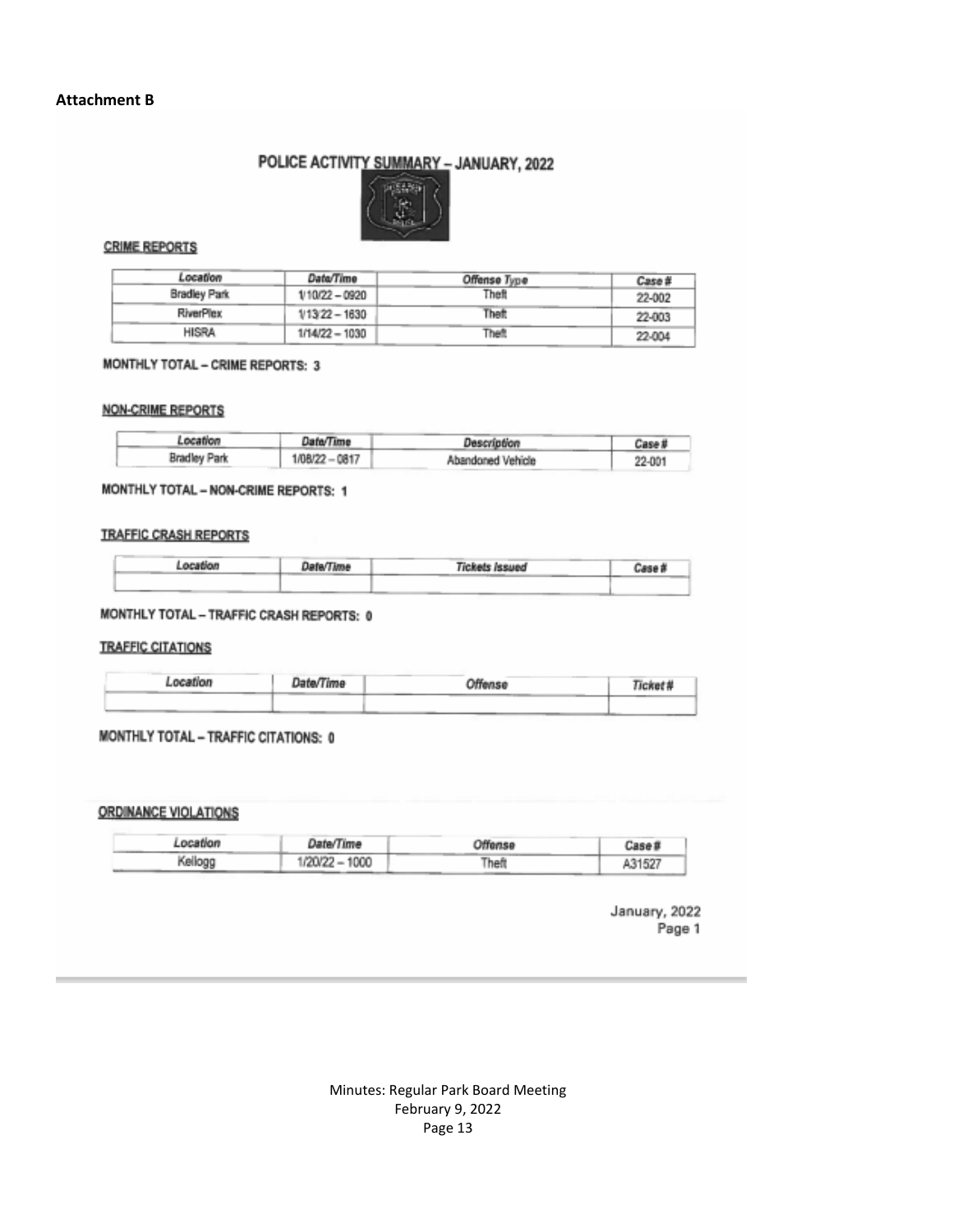#### **Attachment B (Continued)**

MONTHLY TOTAL - ORDINANCE CITATIONS: 1

**PARKING VIOLATIONS** 

| Location            |                   |                   |         |
|---------------------|-------------------|-------------------|---------|
|                     | Date and Time     | Offense           | Ticket# |
| <b>Bradley Park</b> | $01/07/22 - 0916$ |                   |         |
|                     |                   | Abandoned Vehicle | 10869   |

MONTHLY TOTAL - PARKING VIOLATIONS: 1

Reviewed by Niet Poll C. Snow Date: 02/07/22

January, 2022 Page 2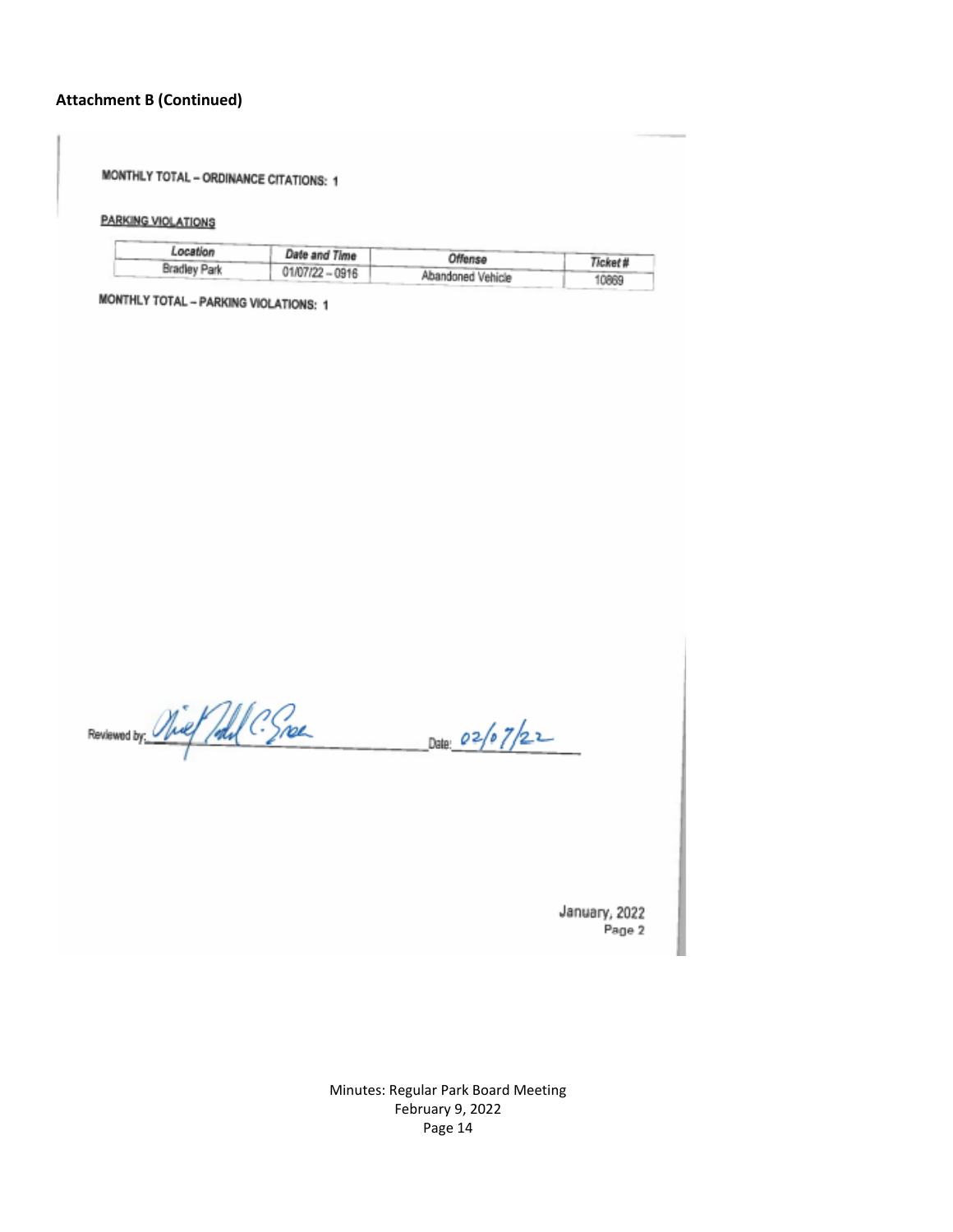#### **Attachment C**



# **Peoria Park District**

- Oldest and one of the largest Park Districts in Illinois
	- Founded in 1894, the Peoria Park District manages nearly 9,000 acres of green space.
- Four-time winner of the National Recreation and Park **Association's Gold Medal Award** 
	- Recognizes outstanding Park Districts throughout the country.
- Approaches VPR with targeted programming and **Commitment to Diversity** 
	- Targeted programming for the most at-risk and high-need youth/families, as well as application of equity focus across all programming.

PeoriaParks.org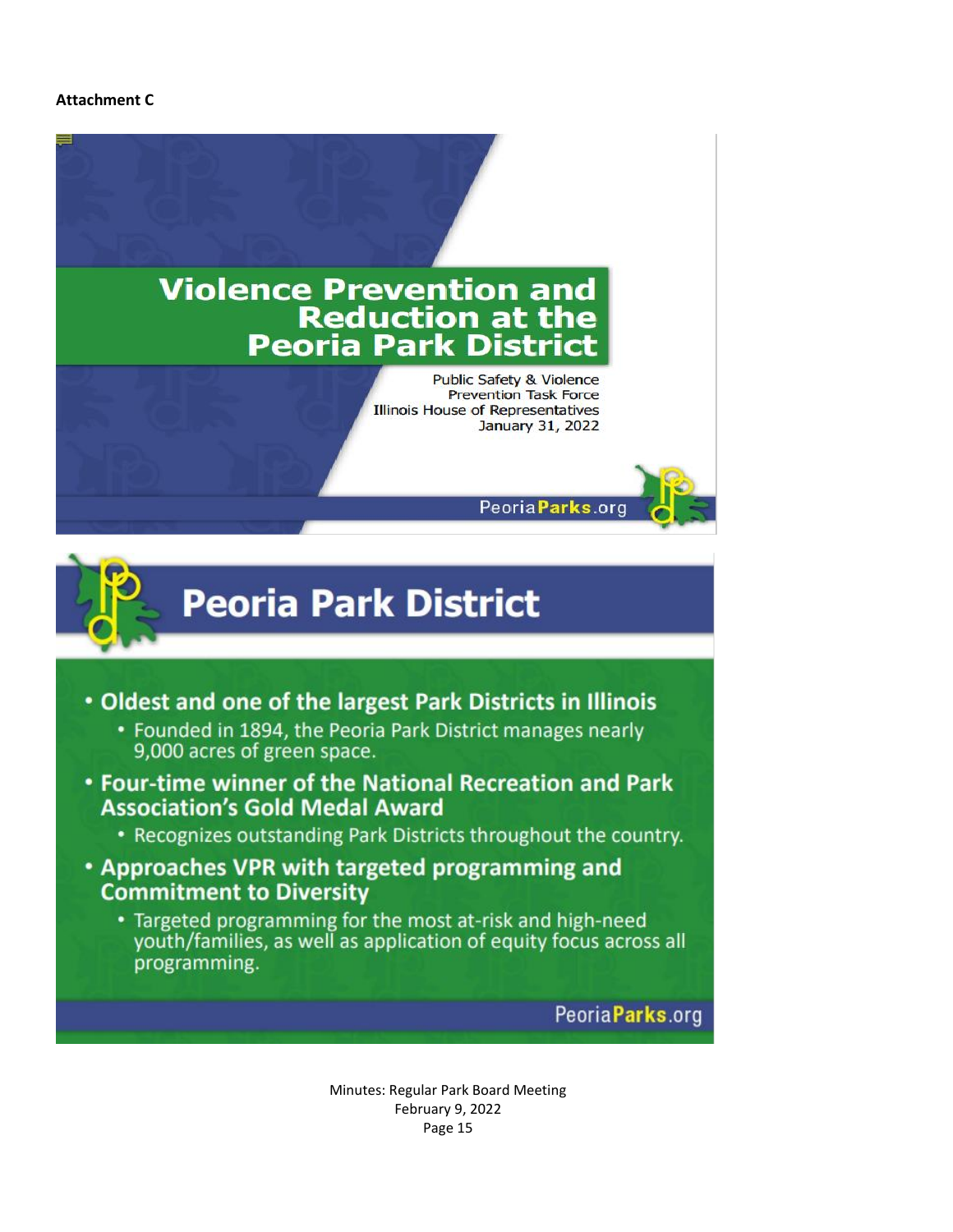#### **Attachment C (Continued)**



 $• 2020 - 2021$ 

# $\cdot$  2021-2022

- $•$698,453$ • Out of School Programming
- Re-Entry Programming
- High School programming
- K-8 Programming
- Community Events

# $\cdot$ \$1,350,000

- Out of School Programming(EXPANDED)
- Re-Entry Programming
- High School Programming
- K-8 Programming (EXPANDED)
- Community Events (EXPANDED)
- + Workforce Development
	- +Financial Literacy for K-8
	- · +Internships (21)
	- +Professional Development for Interns
	- +Manager of Workforce Development
- +Mobile Recreation
	- +Community Recreation Coordinators (2)

# Peoria Parks.org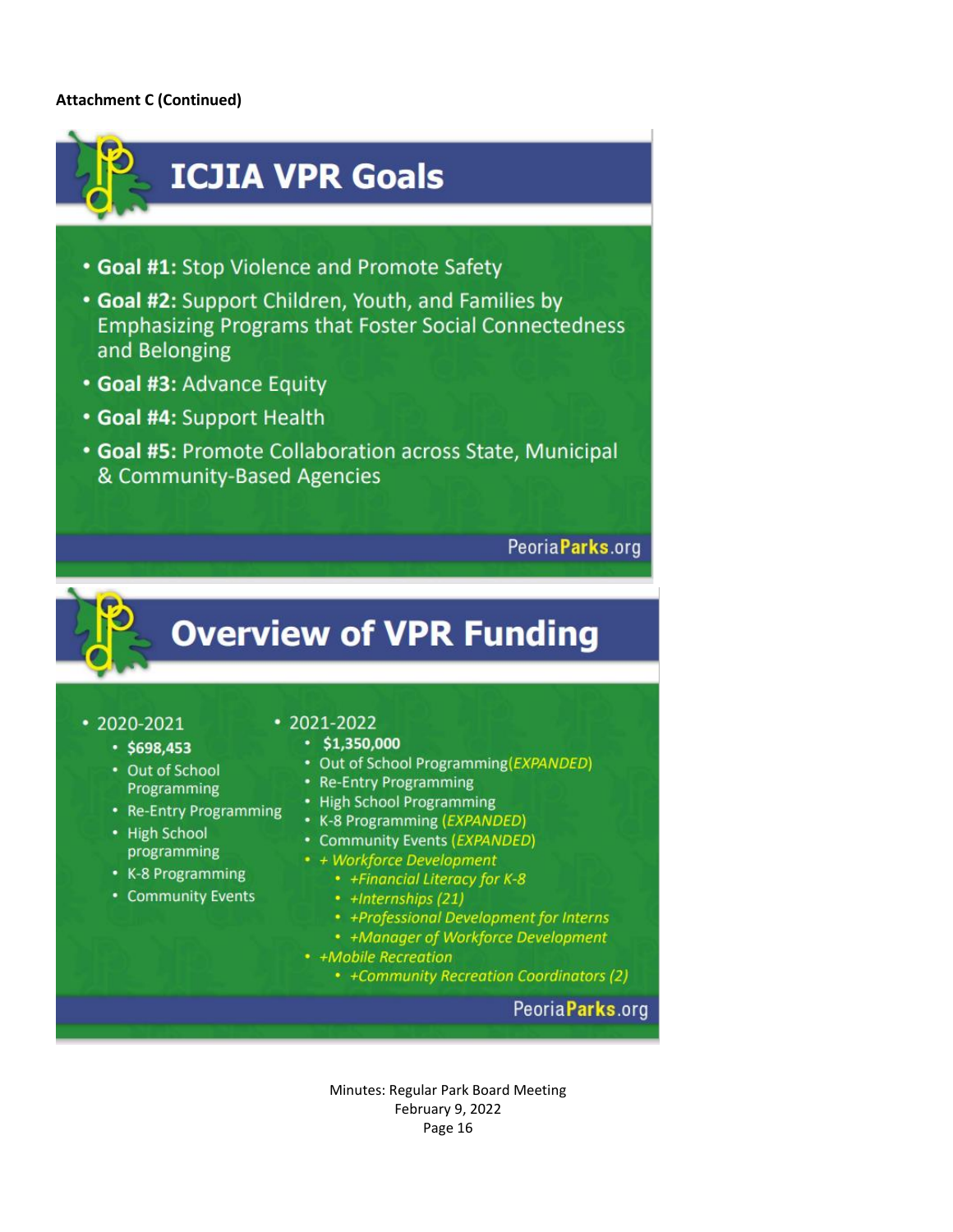#### **Attachment C (Continued)**



and Belonging

#### • Out of School Programming

- Programming culminates in talent showcase during Black History Month.
- Re-Entry
	- 266 hours of volunteer service
	- 11 graduates hired as Engagement Specialists
- **Enhanced Out of School** Programming
	- Education and mentorship by **Engagement Specialists**



# Peoria Parks.org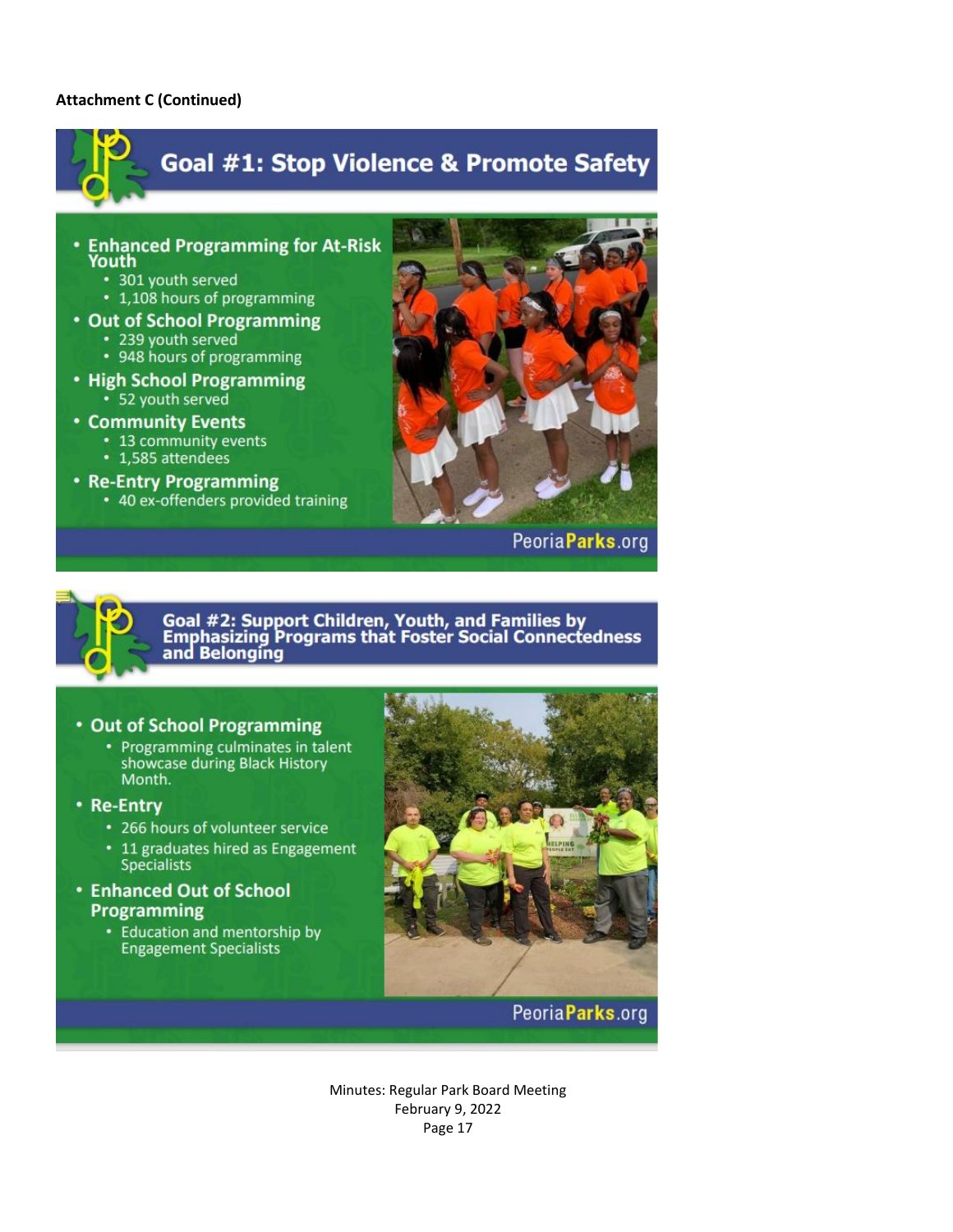#### **Attachment C (Continued)**



PeoriaParks.org



# Goal #4: Support Health

# **• Subsidizing Recreational** Programming

- Hoopfest 3 on 3 Basketball Tournament (100 participants)
- Basketball Leagues (89 weekly participants)
- Dance Classes (50 weekly participants)
- Out of School Programming
	- Includes sports and meditation components



# PeoriaParks.org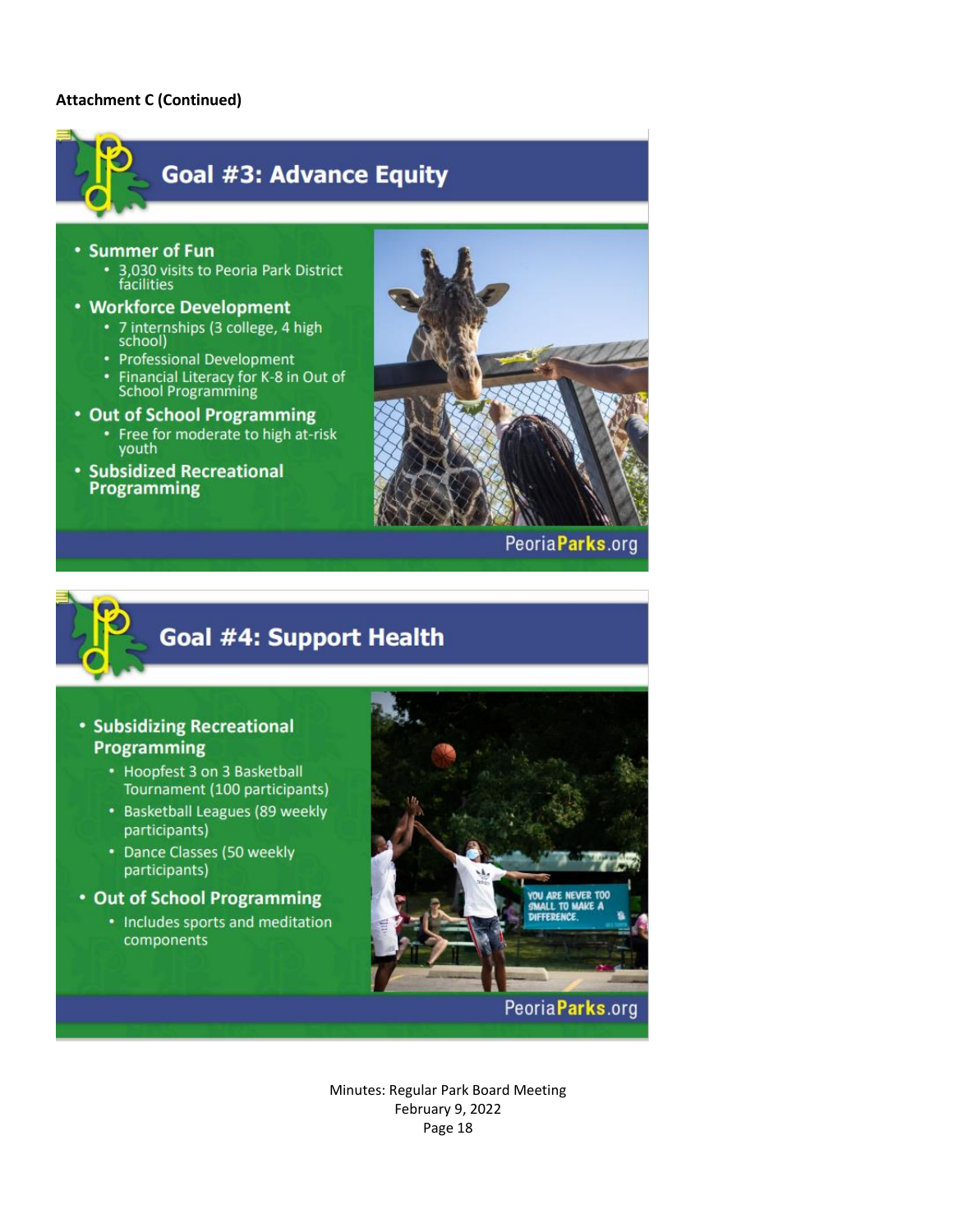#### **Attachment D**

# **PEORIA PARK DISTRICT**

# **TABULATION OF PROPOSALS**

**OPENING FOR:** DATE/TIME OF OPENING:

Series 2022 \$5,000,000 Taxable General Obligation Park Bonds Tuesday, February 8, 2022 - 10:00 A.M. Local Time

| Series 2022                   |                       |       |                      |                   |
|-------------------------------|-----------------------|-------|----------------------|-------------------|
|                               | <b>INTEREST RATES</b> |       |                      |                   |
| <b>BANK</b>                   | 2022                  | 2023  | <b>INTEREST COST</b> | <b>TOTAL COST</b> |
| <b>Illinois National Bank</b> | 1.07%                 | 1.29% | \$78,467             | \$78,467          |
| <b>Morton Community Bank</b>  | 1.19%                 | 1.65% | \$96,867             | \$96,867          |
| <b>Commerce Bank</b>          | 1.45%                 | 1.74% | \$105,971            | \$105,971         |
| <b>PNC Bank</b>               | 1.45%                 | 1.95% | \$115,333            | \$117,333         |
| JPMorgan Chase                | 1.88%                 | 1.88% | \$120,633            | \$125,633         |

Please note that some proposals include additional fees for legal costs or registrar. Award recommendation based on proposal terms and lowest total cost.

PRESENT AT OPENING:

Alicia Woodworth - Peoria Park District Kadar Heffner - Peoria Park District Karrie Ross - Peoria Park District James Weekley - Commerce Bank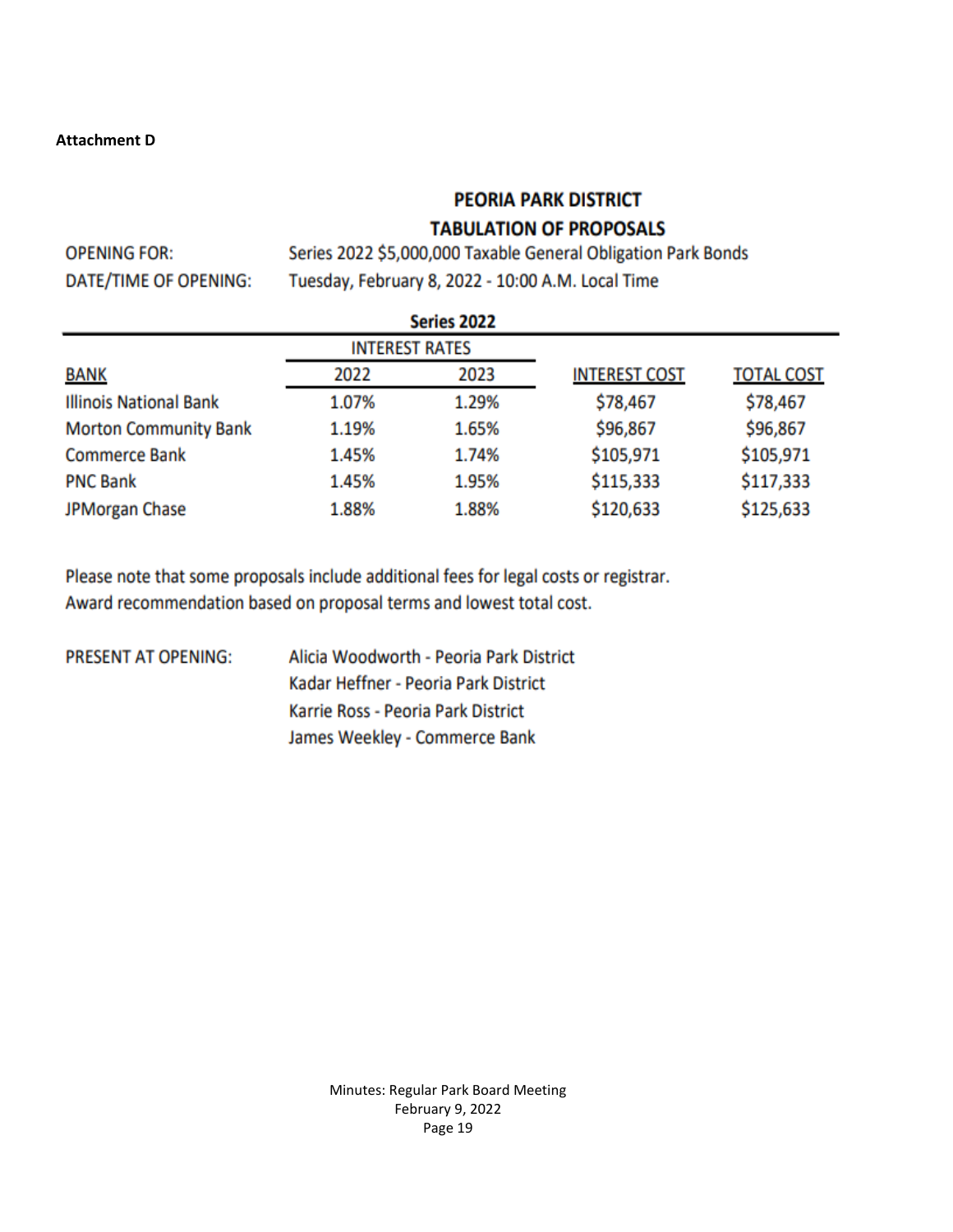#### **Attachment D (Continued)**

#### **OFFICIAL BID FORM**

February 8, 2022

**Board of Trustees** Pleasure Driveway and Park District of Peoria Peoria County, Illinois

#### Ladies and Gentlemen:

Reference is made to your Request for Proposal, dated January 10, 2022, describing \$5,000,000 Taxable General Obligation Park Bonds, Series 2022 (the "Bonds") of the Pleasure Driveway and Park District of Peoria, Peoria County, Illinois (the "District"), the terms and conditions of said Request being made part of this bid. For the Bonds described in said Request, when the pay you a price of \$5,000, eQ. (a) the source interest from February 23, 2022 (being<br>the distribution of  $\frac{1}{2}$  and  $\frac{1}{2}$  and  $\frac{1}{2}$  and  $\frac{1}{2}$  and  $\frac{1}{2}$  and  $\frac{1}{2}$  and  $\frac{1}{2}$  and  $\frac{1}{2}$ the dated date of the Bonds) to the date of delivery of the Bonds, if any. The Bonds shall become due on December 1 of the years, in the amounts and bear interest at the rates as follows:

| YEAR OF<br>MATURITY | <b>PRINCIPAL</b><br><b>INTEREST</b><br><b>AMOUNT</b><br><b>RATE</b> |                                         |
|---------------------|---------------------------------------------------------------------|-----------------------------------------|
| 2022<br>2023        | \$2,500,000<br>2,500,000                                            | 1.07<br>$\%$<br>ū,<br>1.29<br>$\%$<br>a |

The paying agent and registrar for the Bonds shall be [the Treasurer of the Board of ], and the Bonds shall not be issued in Trustees of the District][ global book-entry format. Printing of the Bonds will be paid for by the District and will be typed on green safety paper. Interest will be paid semiannually on June 1 and December 1 of each year, commencing on December 1, 2022. The Bonds at delivery are to be accompanied by the approving legal opinions of Chapman and Cutler LLP, Chicago, Illinois. The cost of said legal opinions are to be paid by the District.